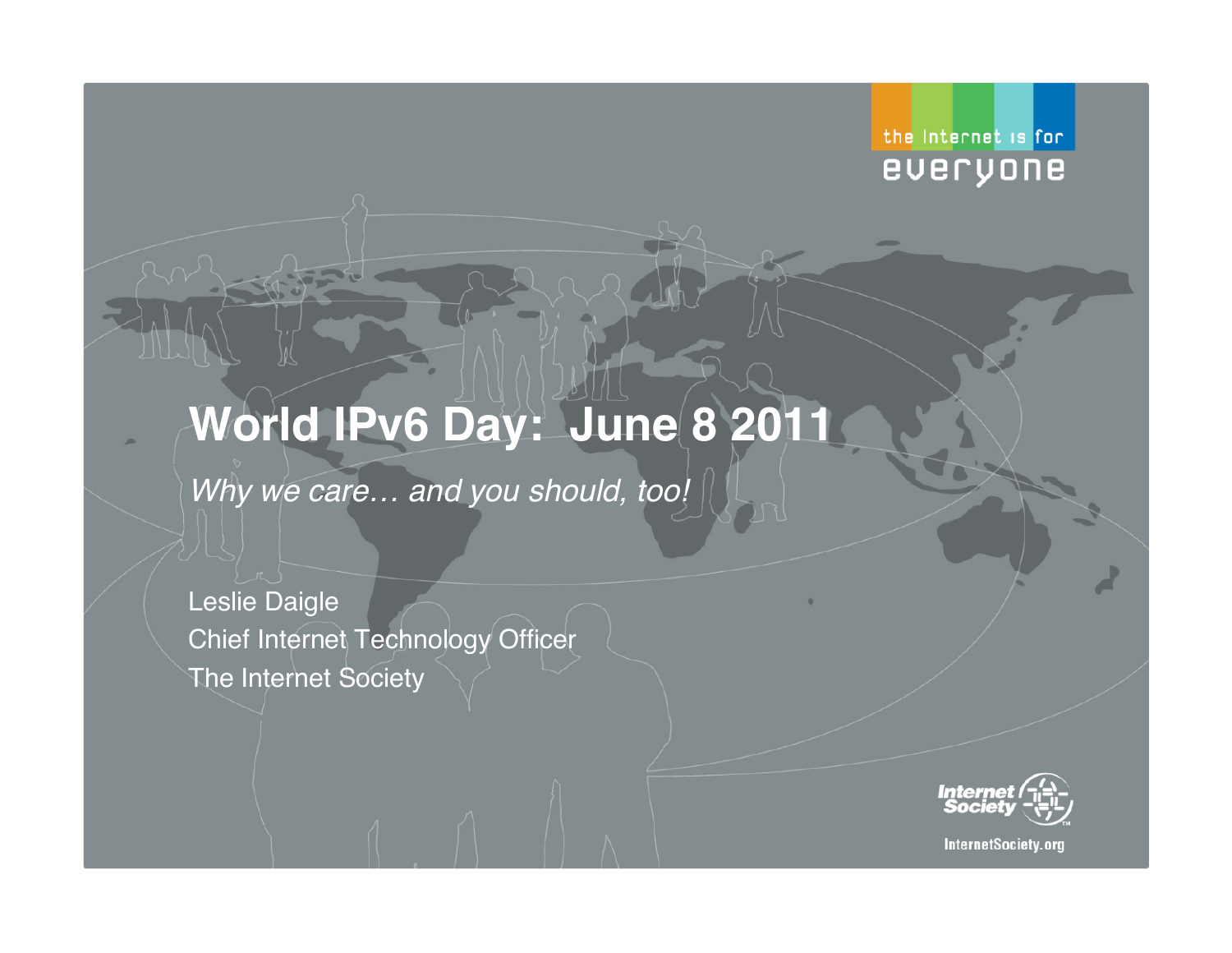# World IPv6 Day - what it is

- June  $8\ 2011 00h00 23h59$  (UTC)
	- Major content providers turn on IPv6 access on their "front door"
		- Not just "side door" special hostnames
	- This is not about turning off IPv4
- The goal of this test flight is to motivate organizations across the industry – Internet service providers, hardware makers, operating system vendors and web companies – to prepare their services for IPv6 to ensure a successful transition as IPv4 addresses run out.
- It is an opportunity for the Internet industry to collaborate to test IPv6 readiness we expect to lay the groundwork for large-scale IPv6 adoption and help make IPv6 ready for prime time.
- It is not a first there have been important local efforts, already (e.g., heise.de).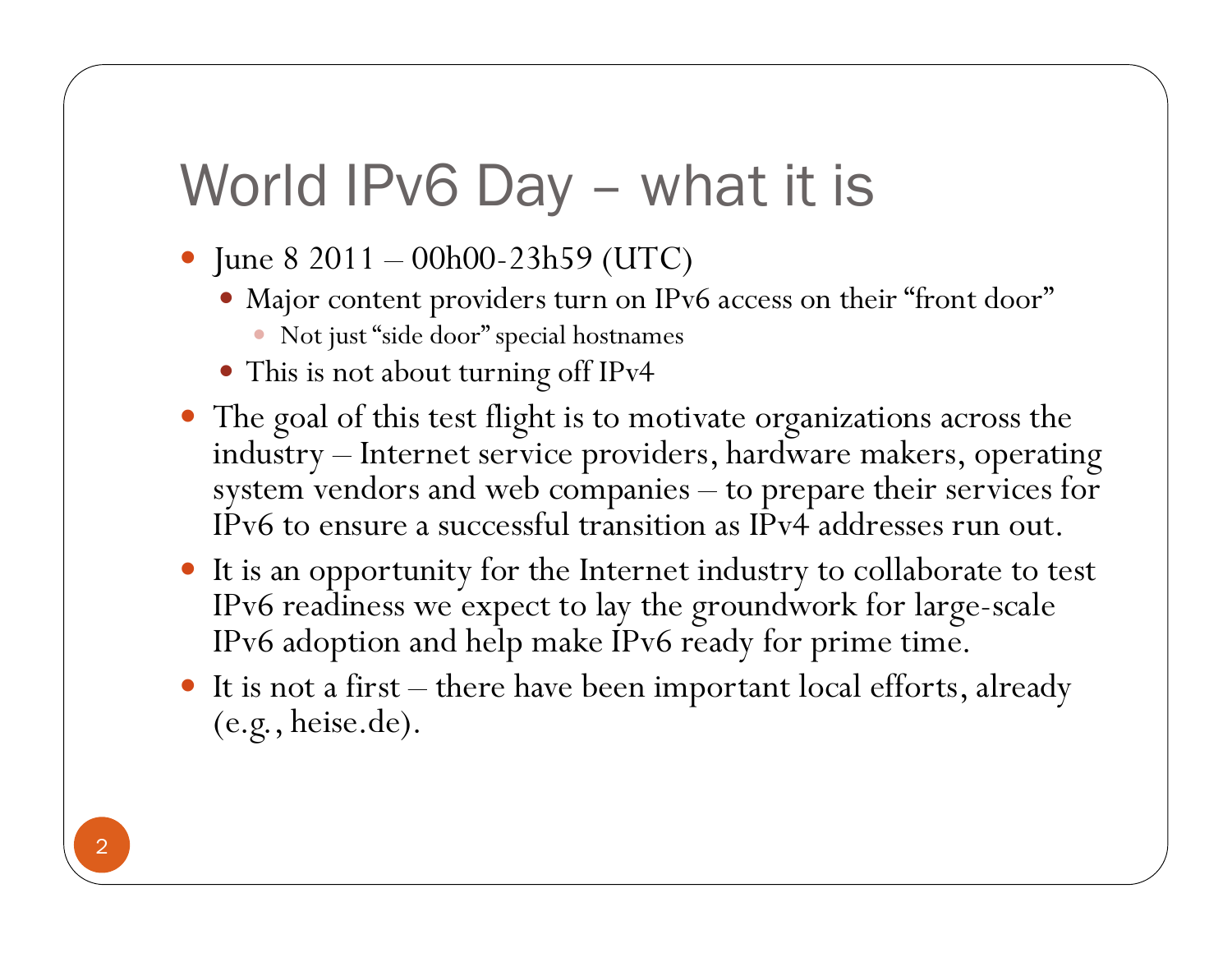# Why the Internet Society is supporting World IPv6 Day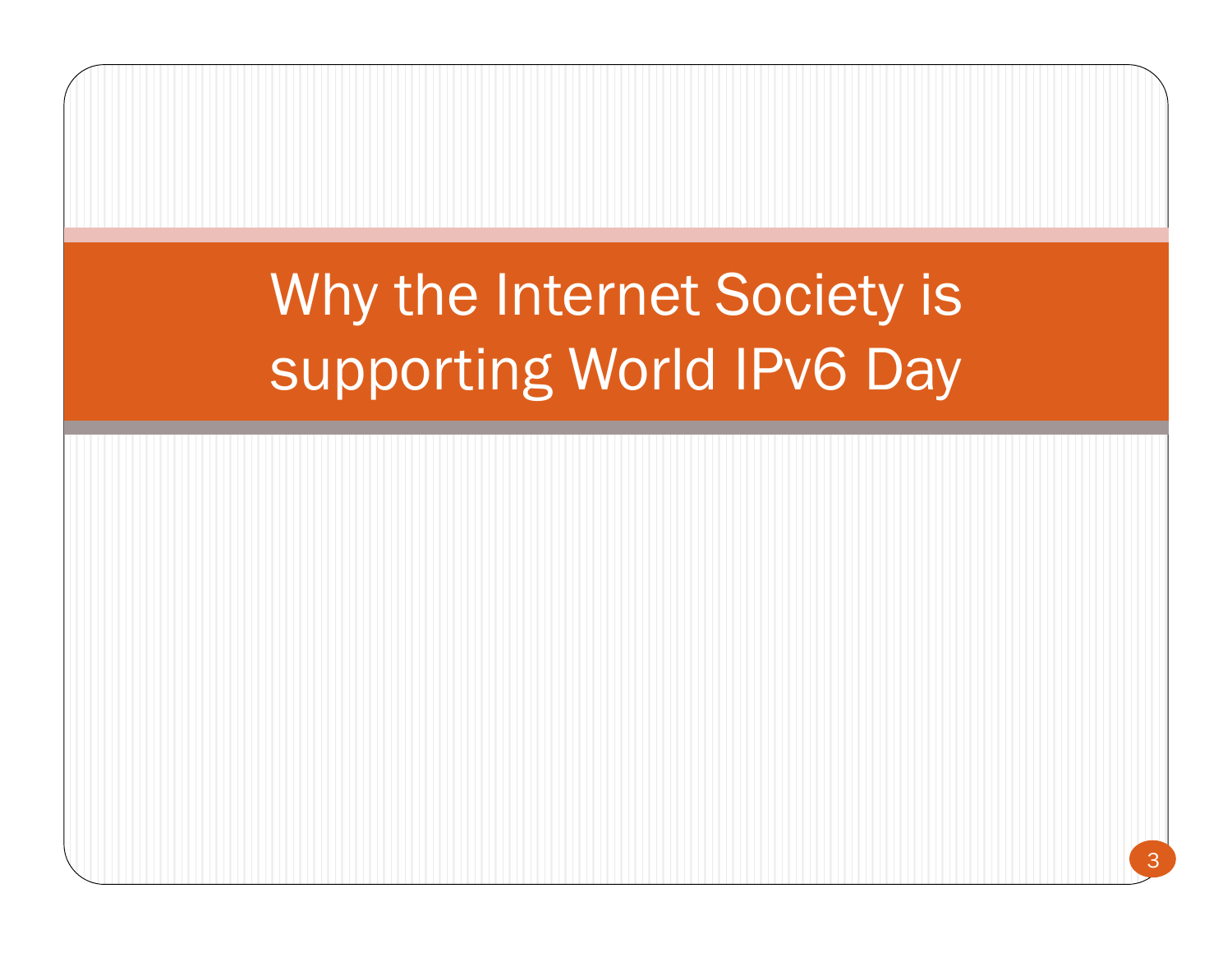### The Future Internet, some expectations

- Even though Internet-connected devices are getting smaller and more diverse, users still expect "the Internet"
	- not just a subset of data services
- There will be more Internet hosts than IPv4 addresses well before the end of this decade
	- Even if we could re-use every IPv4 address, there aren't enough
- $\checkmark$  IPv6 is the only answer for a globally-connected future Internet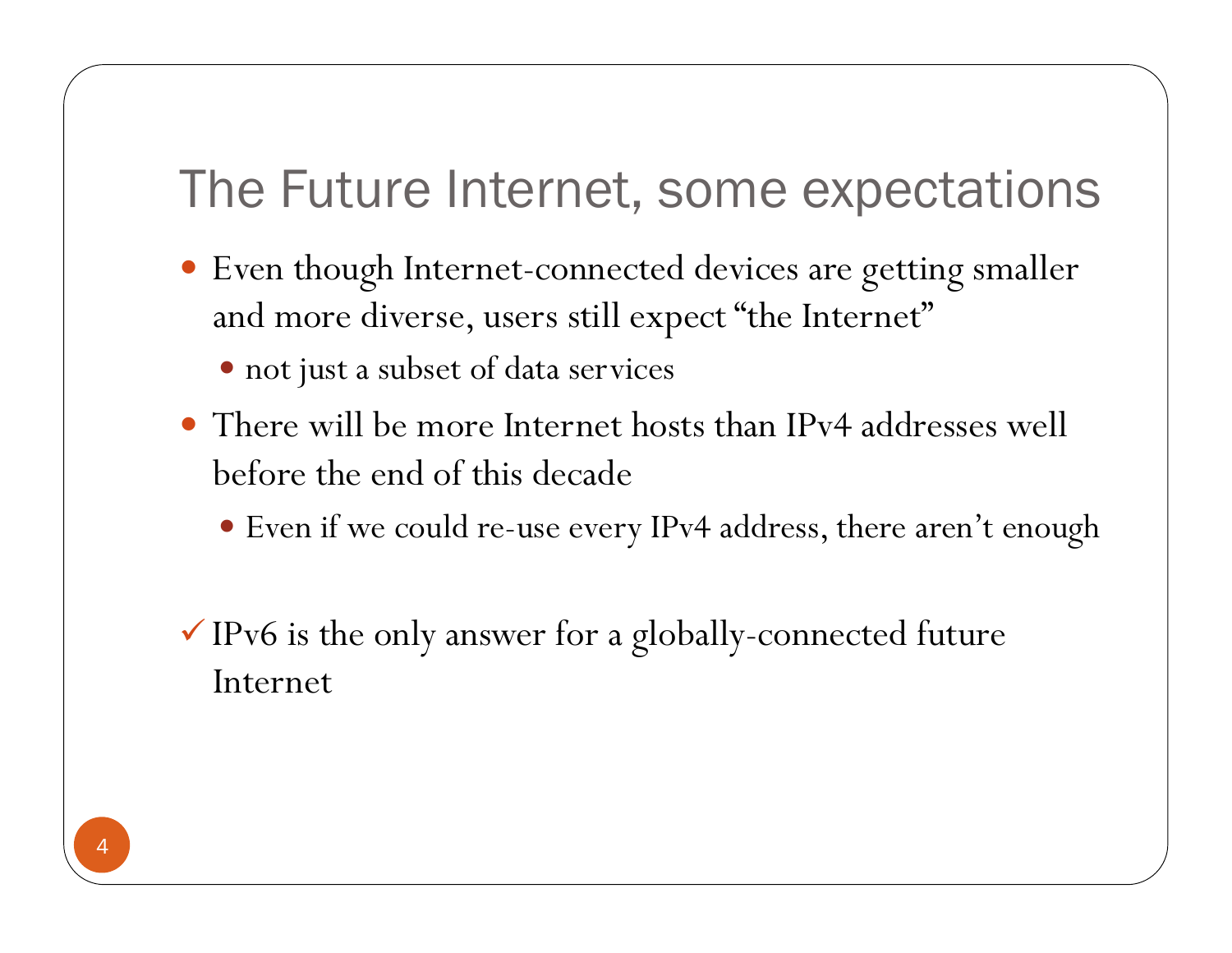# World IPv6 Day…

- The Internet Society is supporting World IPv6 Day as part of its efforts to accelerate IPv6 deployment.
	- 2011 is a pivotal year in IPv6 deployment
	- World IPv6 Day will be an important milestone
- IPv6 has to work
	- It must work for existing companies business viable
	- We need to see a lot more actual traffic and usage out of the realm of the hypothetical
- IPv6 deployment has been a bit of a moving target
	- Much easier to set up and test your own config if you know there is a body of content available
	- Much better to measure actual impact of v4/v6 coexistence than to estimate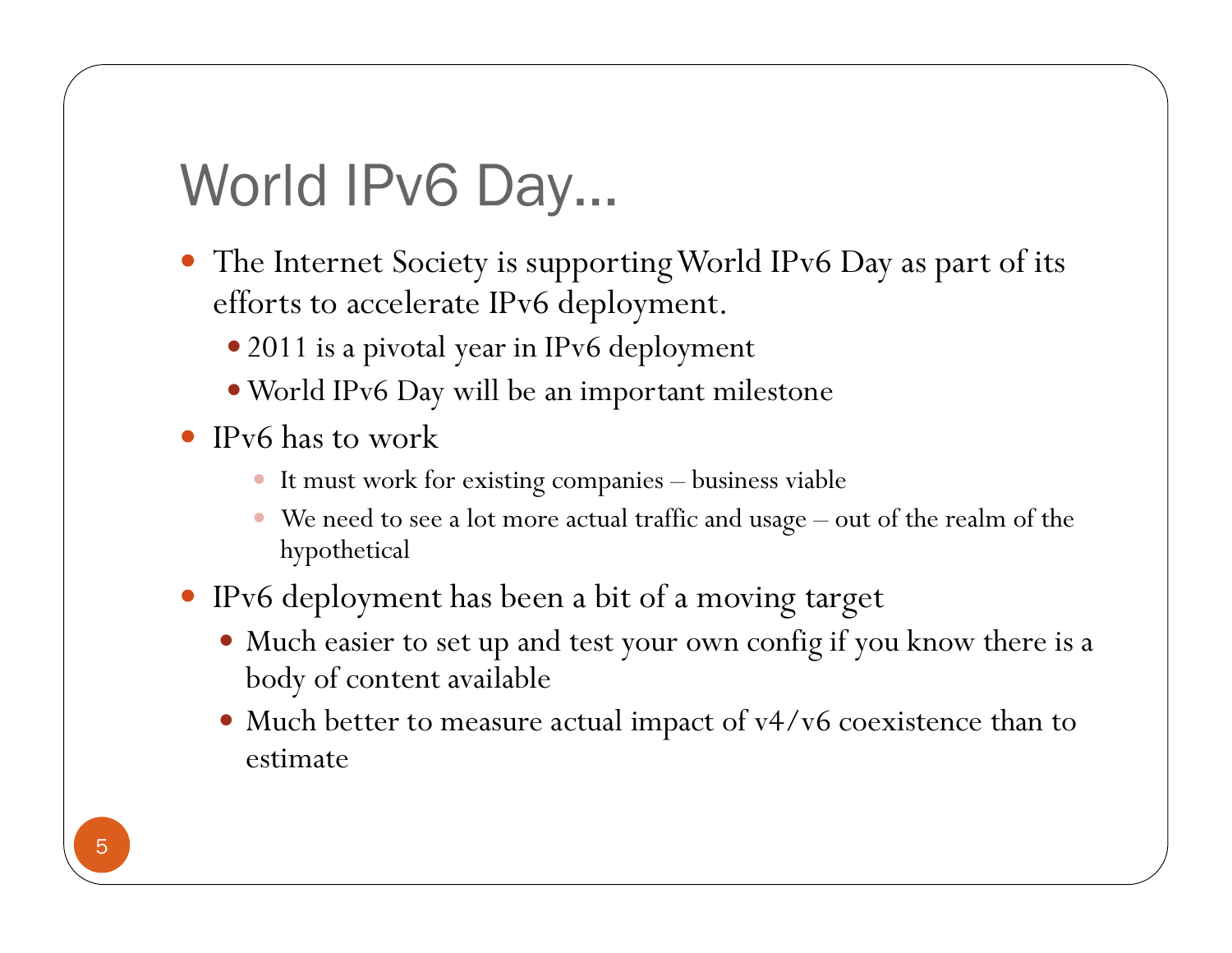## What we have seen already

- Lots of interest from all over
	- Content providers, ISPs, websites with content
		- About 125 entities have contacted us so far
		- 19 websites are listed on our webpage who plan to turn on v6 June 8
		- Created space for lots of sites who are running dual stack already
		- Will be creating space for the 25 or so networks, hosting companies, etc. who offer commercial v6 and are interested in helping their customers participate
		- People around the globe are organizing in their local region (already have links to Japan and Slovenia, more will be appearing)
- All across the globe
	- Interest from people on everyone continent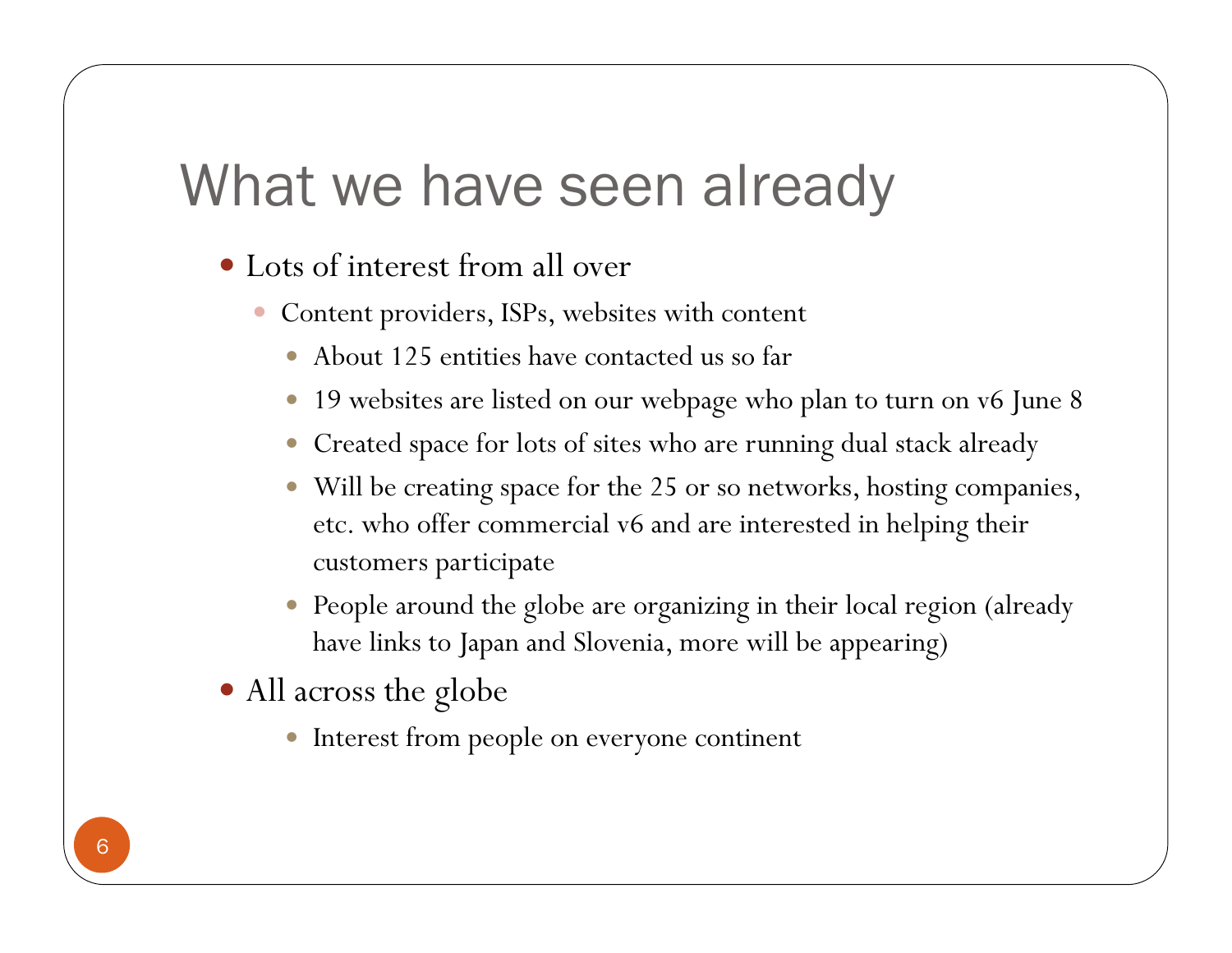## What we hope to see

Nothin'!

It'll all work, right?

- Test your IPv6 readiness:
	- http://test-ipv6.com/
- And, various measurements, tests, will be undertaken
	- Connectivity from different perspectives
	- Configuration brokenness ("self testing")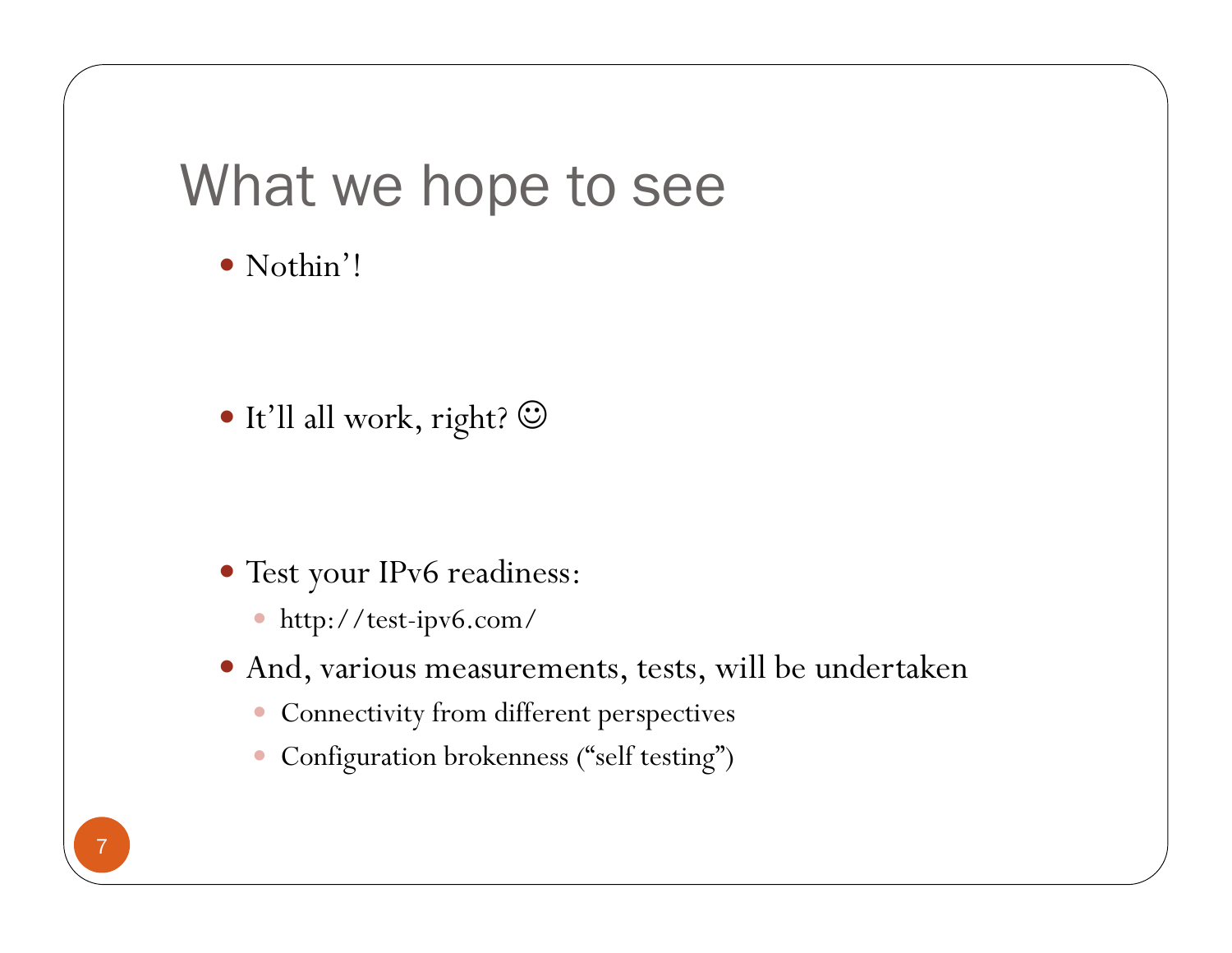# http://isoc.org/wp/worldipv6day

- Information for what you need to do if you want to come play
	- Website owners
		- Send us the URL of the website you intend to make available
		- Contact info for a network engineer
		- A webpage describing why IPv6 is important for your business is a plus
	- Network operators, hosting companies, etc.
		- A commercial IPv6 service offering
		- A webpage describing why IPv6 is important for your business, customers, etc.; we'll link to it
- Contact us…
	- If you're interested in participating
	- If you're planning to do some measurements or testing
- Help us make this a truly GLOBAL IPv6 Day